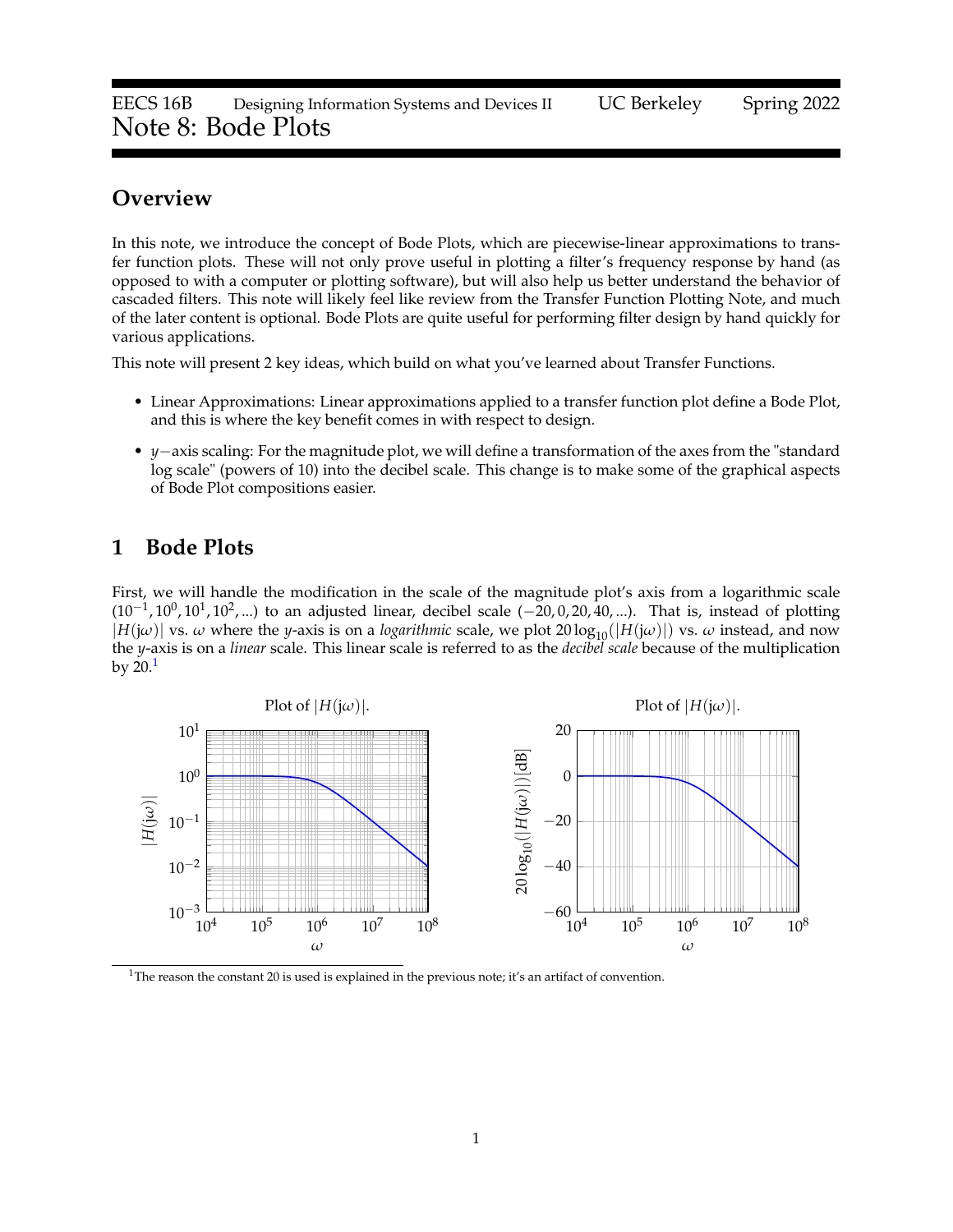#### **1.1 Low-Pass Filter**

As a reminder, our low-pass filter has the following form:

$$
H_{\rm LP}(j\omega) = \frac{1}{1 + j\omega/\omega_c} \tag{1}
$$

#### **1.1.1 Low-Pass Filter: Magnitude Bode Plot**

In addition to plotting the magnitude of the frequency response (that is, the exact transfer function magnitude), we would like to develop a piecewise-linear approximation as well. A lot of the mathematical groundwork has been laid in Note 7, where we discuss the different regions of the plot ( $\omega \ll \omega_c$ ,  $\omega = \omega_c$ ,  $\omega \gg \omega_c$ ) and convey the connection between the logarithm properties and slopes of the lines. Here, we will supplement this with a graphical approach.

There are 2 distinct regions of the magnitude plot to examine from the perspective of piecewise-linear segments. At frequencies much below the cutoff  $\omega \ll \omega_c$ , the magnitude plot is effectively a horizontal line. So, we can draw that with a dashed segment. For frequencies much larger than cutoff  $\omega \gg \omega_c$ , we have a line with a decreasing slope (of -1). We similarly draw this asymptote, dashed. At this point, we have a plot as shown in fig. [1.](#page-1-0) Note the use of 2 equivalent *y*−axes; on the left is the log scale that we've used in prior notes, and on the right is the decibel scale introduced in this note.

<span id="page-1-0"></span>

**Figure 1:** Low-pass filter magnitude plot, with 2 asymptotes drawn (dashed).

Now, once we plot these both, there is a point of conflict in the middle, right around *ωc*. In this region, we will join the two models at a point, and pick the corresponding model for a given region (horizontal for  $\omega < \omega_c$ , sloped for  $\omega > \omega_c$ .) This means our final Bode Plot for the magnitude of a low-pass filter is as shown in fig. [2.](#page-2-0)

Why do we pick this approach? Well, let's first outline the problem in a bit more detail. Around  $\omega_c$ , the sloped line claims that the magnitude at frequencies lower than  $\omega_c$  should keep increasing, whereas the horizontal line in that region claims the magnitude is straight. Similarly, the horizontal line claims that the magnitude at frequencies higher than  $\omega_c$  should stay constant, whereas the sloped line in that region claims the magnitude is decreasing. How do we resolve this difference?

What we do here is default to unilaterally picking the model that is better for a given region. That's why we abruptly transition from one regime to the other; at  $\omega_c - \epsilon$  for some small  $\epsilon$ , the straight line is better, so we pick that curve. At  $\omega_c + \epsilon$ , we're now closer to the sloped model, so we start to slope down. This is to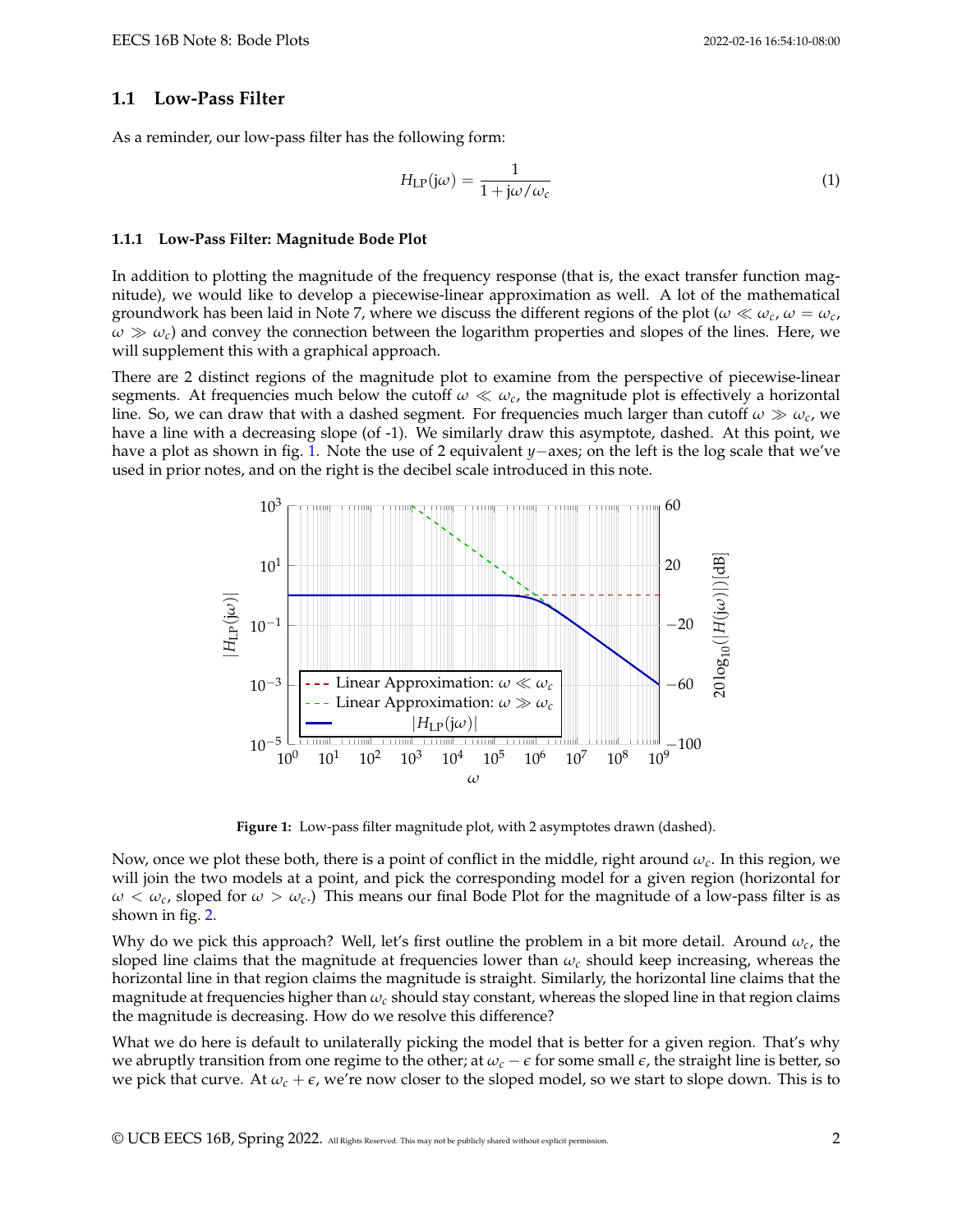<span id="page-2-0"></span>

**Figure 2:** Low-pass filter magnitude plot.

*maintain simplicity* while staying true (within bounded error) to the actual plot, which we know the shape of.

Can we be more precise about this bound on the error? It is a factor of  $\frac{1}{\sqrt{2}}$  $\frac{1}{2}$ , and this occurs right at the cutoff frequency. In other words, using the Bode Plot approximation will be inaccurate by at most 30%, and this level of inaccuracy arises at frequencies *ω* that are "close" to the cutoff frequency *ωc*. It is a common rule of thumb to say that Bode Plot is correct for frequencies at least a factor of 10 away from cutoff; for anything within  $0.1\omega_c$  to  $10\omega_c$ , it's safest to evaluate the transfer function exactly when possible.) The farther away we are from  $\omega_c$ , the better the approximation will be, as seen in the plot.

#### **1.1.2 Low-Pass Filter: Phase Bode Plot**

Now, let's perform the same approximation process for the phase plot of a low-pass filter's transfer function (to arrive at the Bode Plot for the phase of a low-pass filter). In this case, there are 3 regions to examine. At frequencies much below the cutoff  $\omega \ll \omega_c$ , the phase plot is effectively a horizontal line with value 0°. So, we can draw that with a dashed segment. For frequencies much larger than cutoff  $\omega \gg \omega_c$ , we have a horizontal line with value −90◦ . Finally, there is the middle transition region during which we curve from 0 ◦ at low frequencies down to −90◦ at high frequencies. For this region too, we will use a line.

However, there's a point of subtlety here; how do we choose the *slope* of this line? The piecewise-linear approximation in this linear region should probably go through  $-45^\circ$  at  $\omega = \omega_c$ , since this is exactly correct based on the true transfer function plot. But, where will this line intersect the other two horizontal lines? Should it be at  $5\omega_c$  and  $\frac{\omega_c}{5}$ ? 15 $\omega_c$  and  $\frac{\omega_c}{15}$ ? It isn't immediately clear what's best. For design simplicity, we will choose to model the region between  $10\omega_c$  and  $\frac{\omega_c}{10}$  with this line. This is consistent with our reasoning and prior approach; even back in the Filters note when we began analyzing transfer functions, our tables of values used  $0.1\omega_c$  and  $10\omega_c$ , so the concept is hopefully faimilar.

Why a factor of 10 exactly in the first place? There are several valid reasons, but the most important one is *design simplicity*. The log scale for the frequency axis is naturally divided into increments of 10. This means that even if our cutoff frequency for some filter isn't at a clean multiple of 10 (for example, suppose  $\omega_c = 6 \times 10^6 \frac{\text{rad}}{\text{s}}$ ), we can easily sketch<sup>[2](#page-2-1)</sup> the phase plot to be horizontal until  $6 \times 10^5 \frac{\text{rad}}{\text{s}}$ , sloping down to connect 0° and  $-90°$  between  $6 \times 10^5 \frac{\text{rad}}{\text{s}}$  and  $6 \times 10^7 \frac{\text{rad}}{\text{s}}$ , and then again horizontal after  $6 \times 10^7 \frac{\text{rad}}{\text{s}}$ . We cannot do this easily with alternatives (like factors of 7 or 12.)

<span id="page-2-1"></span><sup>2</sup>Keep in mind, these are for *hand*-drawings when we do design!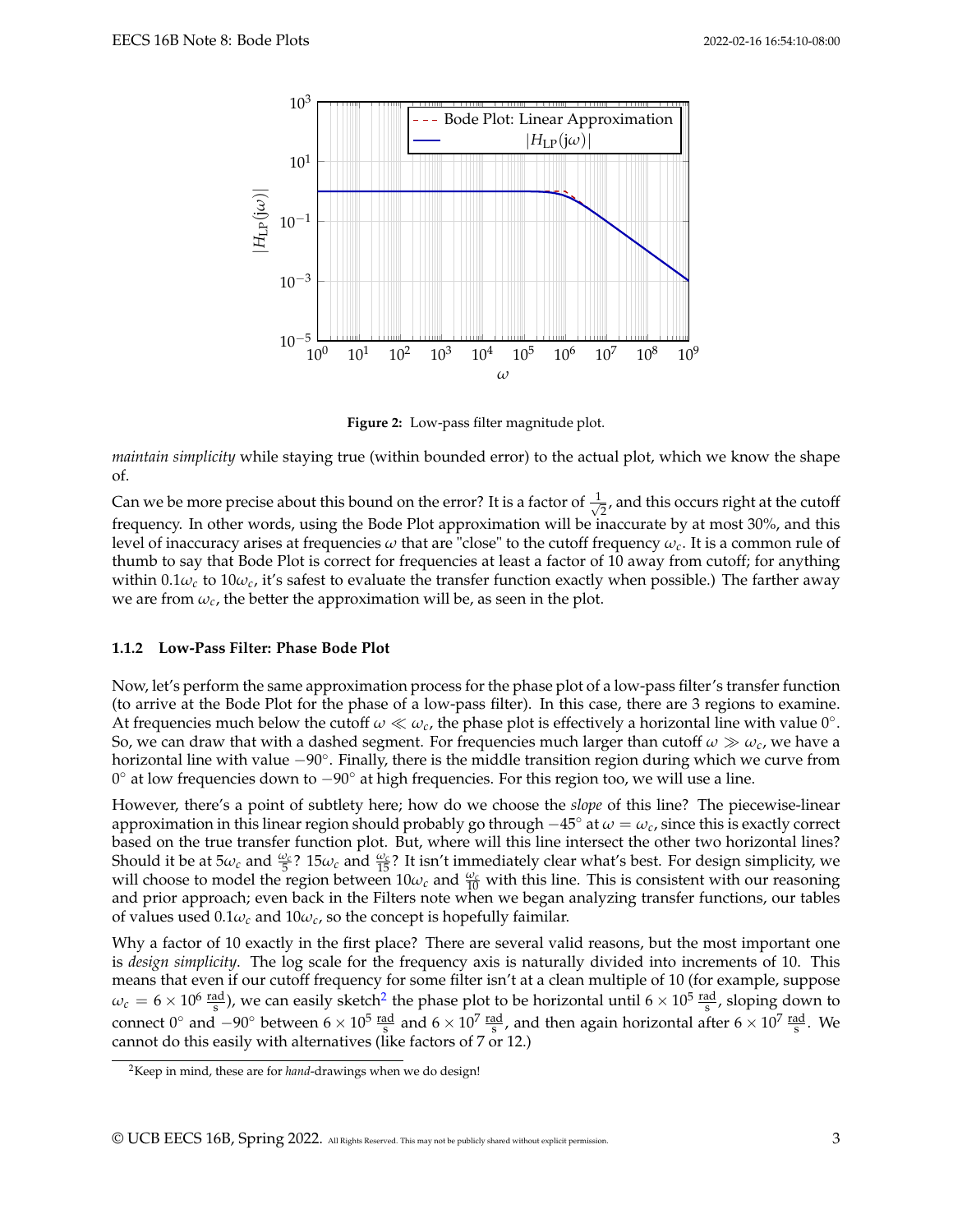<span id="page-3-0"></span>At this point, we have a plot as shown in fig. [3,](#page-3-0) with the 3 asymptotes drawn. The *y*−axis is already linear in degrees<sup>[3](#page-3-1)</sup>, so we don't have a decibel scale or anything.



**Figure 3:** Low-pass filter phase plot, with 3 asymptotes drawn (dashed).

<span id="page-3-2"></span>Once we join the asymptotes in their corresponding regimes, as discussed above, we arrive at fig. [4](#page-3-2) for the Bode Plot of a low-pass filter's phase.



**Figure 4:** Low-pass filter phase plot.

#### **1.2 High-Pass Filter**

We can similarly analyze our generalized high-pass filter model:

$$
H_{\rm HP}(j\omega) = \frac{j\omega/\omega_c}{1 + j\omega/\omega_c}
$$
 (2)

All of the same reasoning as for the low-pass filter holds here but in "reverse," so for succintness, we will directly draw the Bode Plots for the high pass filter's magnitude (fig. [5\)](#page-4-0) and phase (fig. [6\)](#page-4-1) assuming *ω<sup>c</sup>* = 10<sup>6</sup> .

© UCB EECS 16B, Spring 2022. All Rights Reserved. This may not be publicly shared without explicit permission. 4

<span id="page-3-1"></span><sup>&</sup>lt;sup>3</sup>Such plots could easily be formulated in terms of radians too.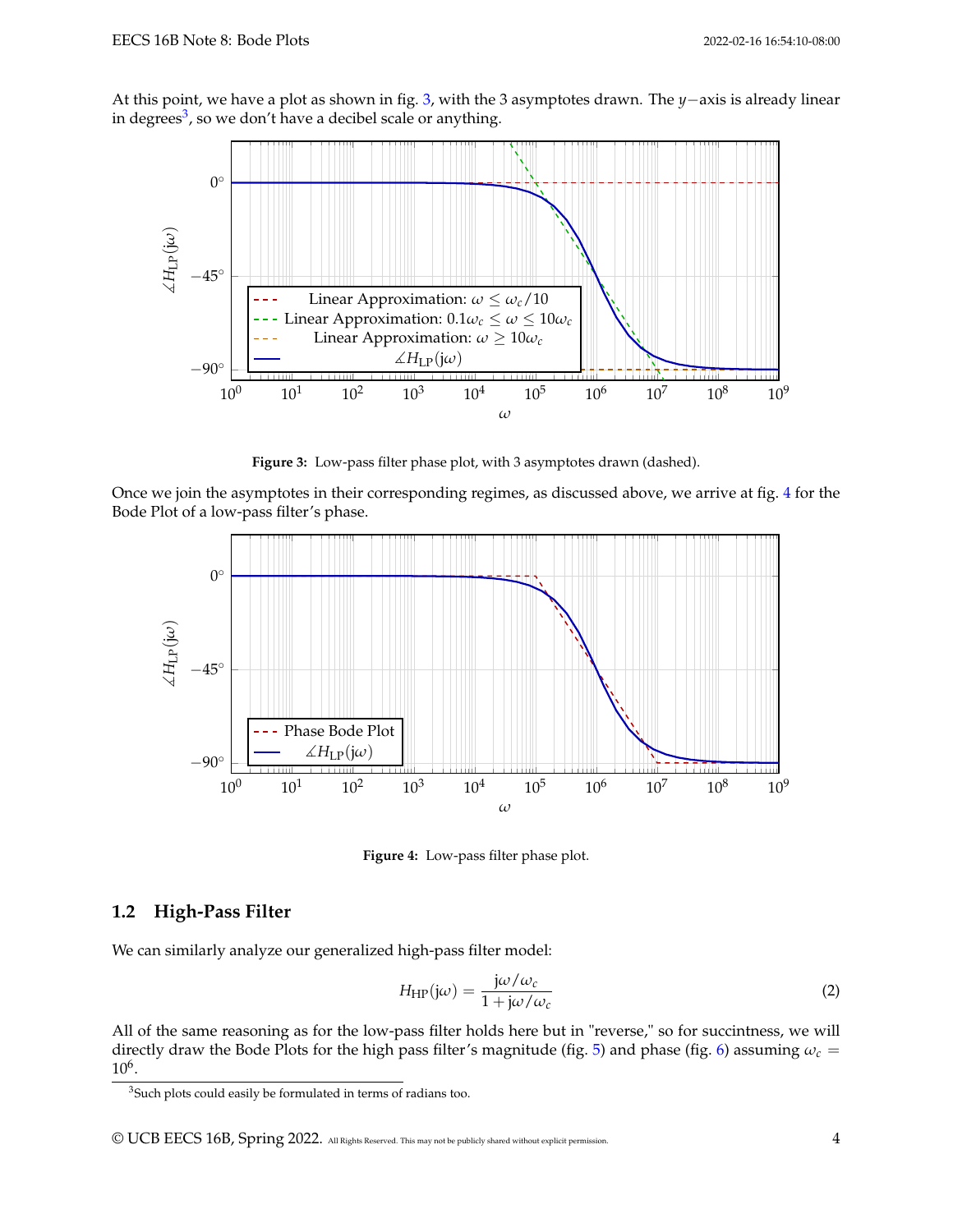<span id="page-4-0"></span>



<span id="page-4-1"></span>



# **2 Plotting Linear Approximations of General Transfer Functions**

## **2.1 Composing Transfer Functions**

For two transfer functions  $H_1(j\omega)$  and  $H_2(j\omega)$ , if  $H(j\omega) = H_1(j\omega) \cdot H_2(j\omega)$ ,

$$
\log|H(j\omega)| = \log|H_1(j\omega) \cdot H_2(j\omega)| = \log|H_1(j\omega)| + \log|H_2(j\omega)| \tag{3}
$$

$$
\angle H(j\omega) = \angle (H_1(j\omega) \cdot H_2(j\omega)) = \angle H_1(j\omega) + \angle H_2(j\omega)
$$
\n(4)

As a consequence, when plotting  $|H(j\omega)|$  on a decibel scale plot, we can simply plot  $|H_1(j\omega)|$  and  $|H_2(j\omega)|$ and add them (unlike with a log-log plot where we have to pointwise-multiply transfer functions of each stage to arrive at an accurate overall transfer function). This holds too for the transfer functions' Bode plots.

This is all that you are expected to understand in scope for 16B.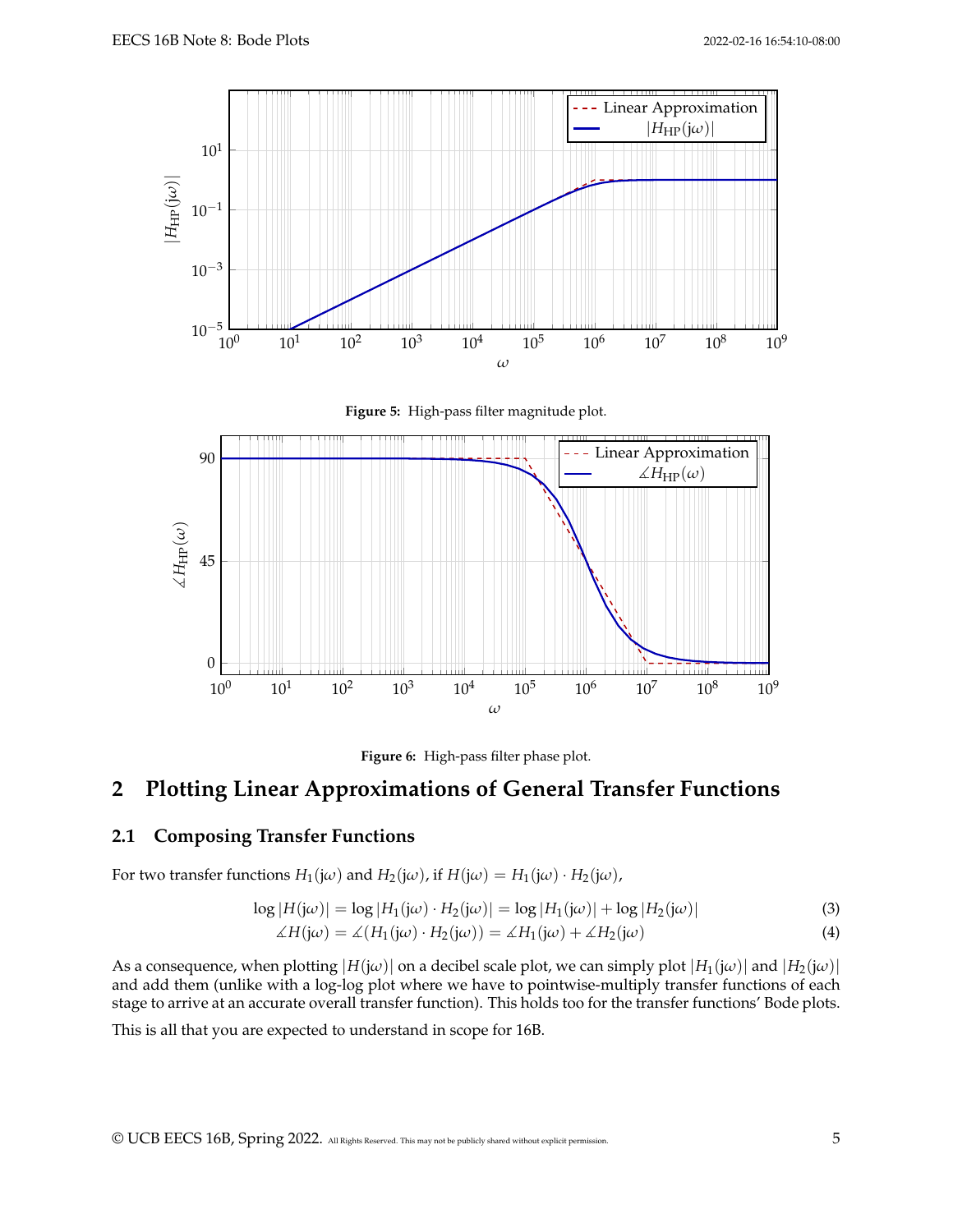# **3 Rational Transfer Functions [Optional: not in 16B scope]**

When we write the transfer function of an arbitrary circuit involving linear circuit elements, it can always be rearranged to take the following form, called a "rational transfer function:"

$$
H(j\omega) = K \cdot \frac{N(j\omega)}{D(j\omega)}\tag{5}
$$

where the numerator  $N(x)$  is a polynomial and so is the denominator  $D(x)$ .

The reasons for this rational form always emerging are themselves interesting, and related to the problem on the HW where you work with a phasor style derivation with a system of differential equations expressed in vector-matrix form. Basically, it is a consequence of how determinants and matrix inverses behave. The full reasons for this are just outside of mathematical accessibility given 16B's mathematical maturity assumptions and so you can view this as an empirical observation for now. But this is partially why this entire section is outside of 16B's scope.

We like to factor the numerator and denominator so that they become easier to work with and plot:

$$
H(j\omega) = K \cdot \frac{N(j\omega)}{D(j\omega)} = K \frac{(j\omega)^{N_{z0}} \left(1 + j\frac{\omega}{\omega_{z1}}\right) \left(1 + j\frac{\omega}{\omega_{z2}}\right) \cdots \left(1 + j\frac{\omega}{\omega_{zn}}\right)}{(j\omega)^{N_{p0}} \left(1 + j\frac{\omega}{\omega_{p1}}\right) \left(1 + j\frac{\omega}{\omega_{p2}}\right) \cdots \left(1 + j\frac{\omega}{\omega_{pm}}\right)}.
$$
(6)

The above is a consequence of the Fundamental Theorem of Algebra which asserts that all polynomials with complex coefficients can be factored into monomials — i.e. all complex polynomials of degree *d* have exactly *d* roots, if one counts repetitions. This is a theorem that you have probably seen asserted, but is usually only properly proved in upper-division mathematics courses — for example, complex analysis: Math 185.

The above factorization is interesting because it says that no matter what, we can think of a transfer function as though it were a composition of elementary filters connected by unity-gain buffers. Mathematically, because polynomials might in principle have no constant terms, we need to deal with two more new objects that don't correspond to the simple low-pass and high-pass filters that we have seen so far.

To summarize the components, each transfer function is the product of constant gain *K*, one or more "origin poles" (( $j\omega$ ) in the denominator) or "origin zeros" (( $j\omega$ ) in the numerator) — these are the two new things — and one or more "poles" ( $(1+j\frac{\omega}{\omega_{pi}})$  in the denominator) or "zeros" ( $\left(1+j\frac{\omega}{\omega_{zi}}\right)$  in the numerator). This specific terminology regarding poles and zeros is not in scope for this class; it will come up in future circuits and controls classes and is borrowed from complex analysis.

Here, we define the constants  $\omega_z$  as "zeros" and  $\omega_p$  as "poles."" The zeros are the roots of  $N(i\omega)$  while poles are the roots of  $D(j\omega)$ .<sup>[4](#page-5-0)</sup>

Using our rules for composing Bode plots, we know how to decompose our so-called general rational transfer function in terms of its magnitude and phase:

$$
|H(j\omega)| = |K| \cdot \frac{|j\omega|^{N_{z0}} \cdot \left|1 + j\frac{\omega}{\omega_{z1}}\right| \cdots \left|1 + j\frac{\omega}{\omega_{zn}}\right|}{|j\omega|^{N_{p0}} \cdot \left|1 + j\frac{\omega}{\omega_{p1}}\right| \cdots \left|1 + j\frac{\omega}{\omega_{pm}}\right|}
$$
(7)

$$
= |K| \cdot |\omega|^{N_{20}-N_{p0}} \cdot \frac{\sqrt{1+\frac{\omega^2}{\omega_{z1}^2}} \cdots \sqrt{1+\frac{\omega^2}{\omega_{zn}^2}}}{\sqrt{1+\frac{\omega^2}{\omega_{p1}^2}} \cdots \sqrt{1+\frac{\omega^2}{\omega_{p_m}^2}}}
$$
\n(8)

<span id="page-5-0"></span><sup>4</sup>Technically if  $s = j\omega$ , then the roots of *N*(*s*) and *D*(*s*) are  $-\omega_z$  and  $-\omega_p$ . However, when plotting Bode plots, we refer to  $\omega_z$  and  $\omega_p$  as the zero and pole frequencies.

© UCB EECS 16B, Spring 2022. All Rights Reserved. This may not be publicly shared without explicit permission. 6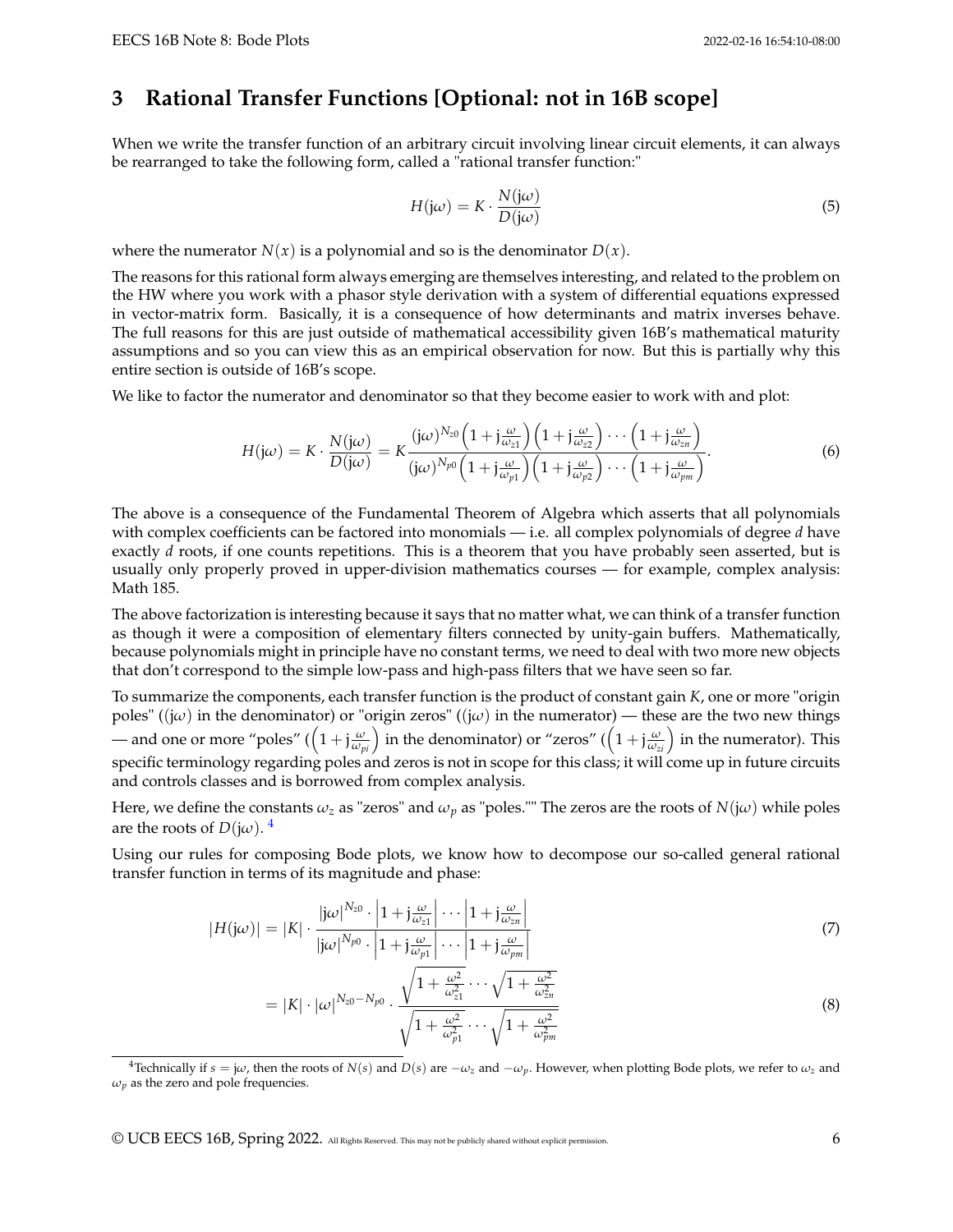$$
\measuredangle H(j\omega) = \measuredangle(K) + \measuredangle(j\omega)^{N_{z0}} + \sum_{i=1}^{n} \measuredangle \left(1 + j\frac{\omega}{\omega_{zi}}\right) - \measuredangle(j\omega)^{N_{p0}} - \sum_{i=1}^{m} \measuredangle \left(1 + j\frac{\omega}{\omega_{pi}}\right) \tag{9}
$$

$$
= \measuredangle(K) + (N_{z0} - N_{p0})\measuredangle(j) + \sum_{i=1}^{n} \text{atan2}\left(\frac{\omega}{\omega_{zi}}, 1\right) - \sum_{i=1}^{m} \text{atan2}\left(\frac{\omega}{\omega_{pi}}, 1\right). \tag{10}
$$

Now, we have simplified as much as we can, generally. We could now convert j into either e<sup>j $\frac{\pi}{2}$ </sup> or  $45^{\circ}$ , depending on whether we're using radians or degrees for phase.

#### **3.1 Poles, Zeros, and Constants [Optional]**

#### **3.1.1 Simple Pole, Simple Zero**

The notion of a **pole** and **zero** frequency is a generalization of the term cutoff frequency.[5](#page-6-0)Let's first look back at a plot of our RC low-pass filter, which has the following form (except we've substituted the more general  $\omega_p$  for  $\omega_c$ ):

$$
H_P(j\omega) = \frac{1}{1 + j\omega/\omega_p} \tag{11}
$$

<span id="page-6-1"></span>*In what follows, pay special attention to the Linear Approximations!* When drawing Bode plots, we claim that the plot drops off with a slope of 1 after a pole  $\omega_p$ . Suppose our transfer function has a simple pole at  $\omega_p=10^6$ . Then magnitude plot has a familiar shape as in fig. [7](#page-6-1) (resembling a low-pass filter's transfer function!).



**Figure 7:** Simple Pole, Magnitude Plot.

We can look at the phase plot in fig. [8](#page-7-0) as well:

Now let's take a look at a simple zero.

$$
H_Z(\mathbf{j}\omega) = 1 + \mathbf{j}\omega/\omega_z \tag{12}
$$

We see that this Magnitude Bode plot in fig. [9](#page-7-1) rises with a slope of 1 after the zero at  $\omega_z$ . Suppose  $\omega_z = 10^6$ also.

<span id="page-6-0"></span><sup>5</sup>How is it more general? As an example, in all our previous plots and transfer functions, our magnitude has always *dropped* before or after the cutoff frequency relative to the passband; for a zero, it will rise.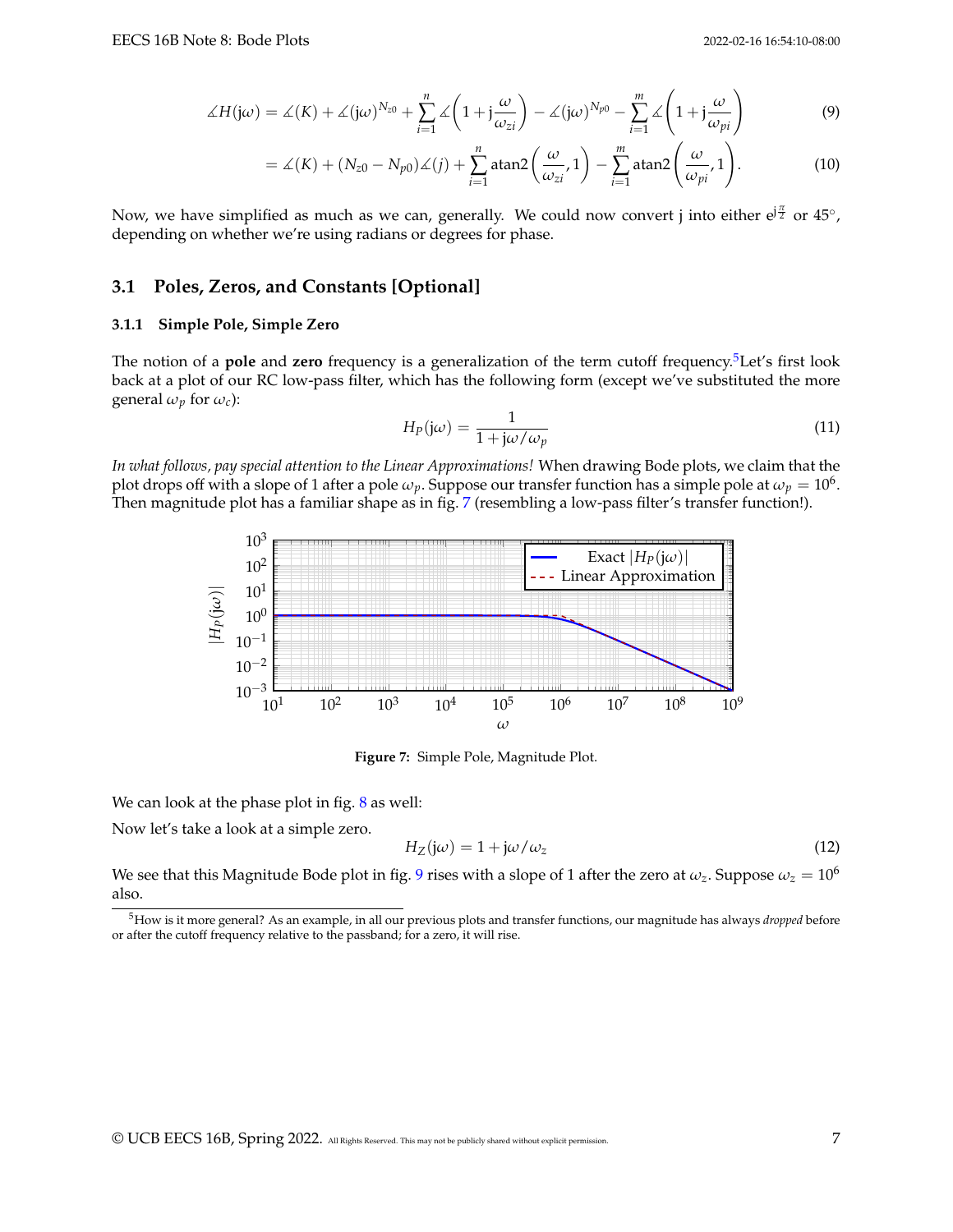<span id="page-7-0"></span>

<span id="page-7-1"></span>

**Figure 9:** Simple Zero, Magnitude Plot.

<span id="page-7-2"></span>



**Figure 10:** Simple Zero, Phase Plot.

### **3.1.2 Pole/Zero at the Origin**

To plot a pole at the origin (as in fig. [11\)](#page-8-0), recall that  $H(j\omega) = \frac{1}{j\omega}$  has magnitude  $\omega$  and phase −90°.<sup>[6](#page-7-3)</sup> If our transfer function has a pole at the origin, it will start off with a slope of −1. The phase of a pole at the origin is −90◦ at all frequencies.

<span id="page-7-3"></span><sup>&</sup>lt;sup>6</sup>For this subsection and the next, our linear approximations are actually exactly correct.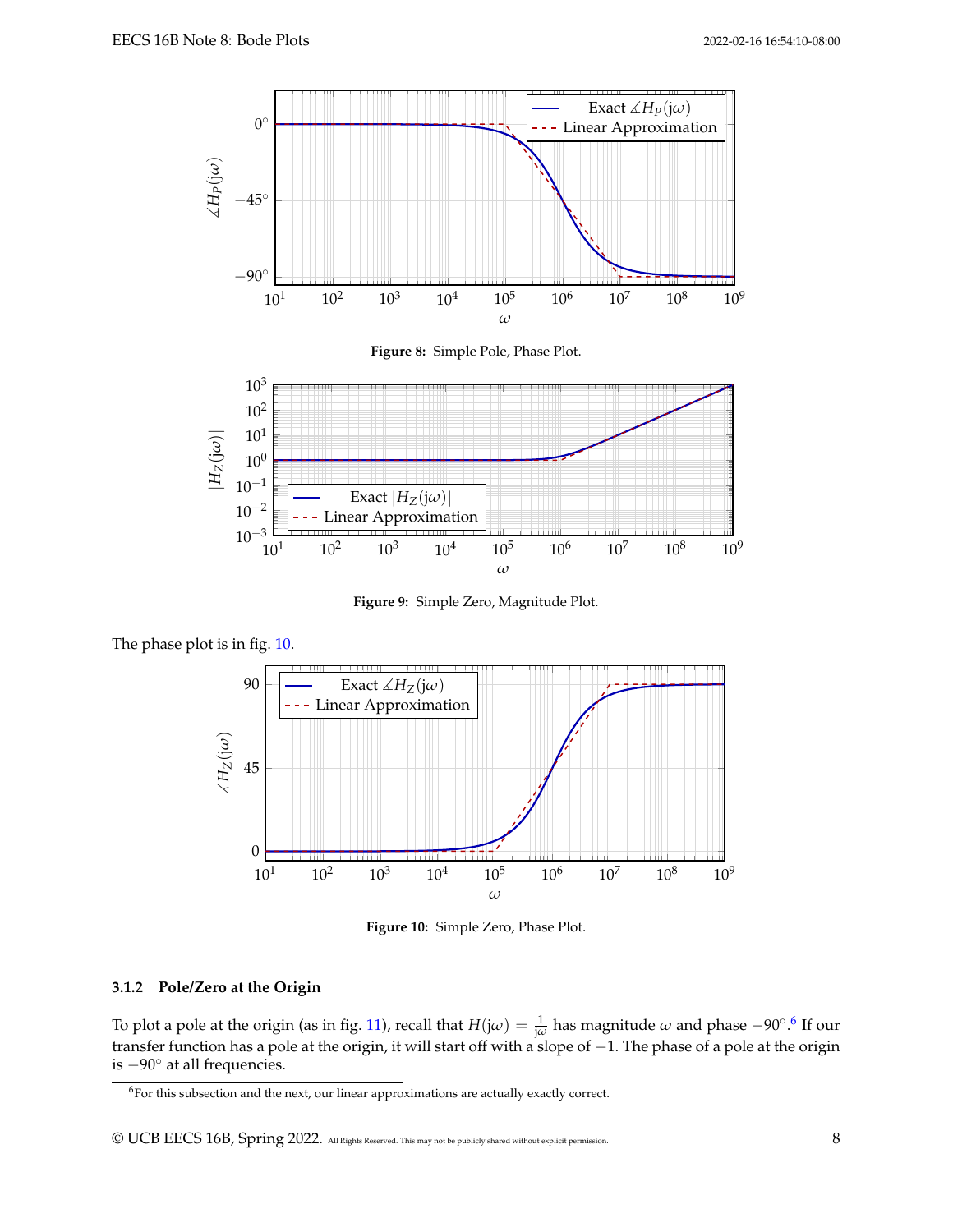<span id="page-8-0"></span>

**Figure 11:** Origin Pole, Magnitude Plot.

<span id="page-8-1"></span>We plot a zero at the origin in fig. [12,](#page-8-1) recall that  $H(j\omega)=j\omega$  has magnitude  $\omega$  and phase 90°. If our transfer function has a zero at the origin, it will start off with a slope of 1. The phase of a zero at the origin is 90° at all frequencies.



**Figure 12:** Origin Zero, Magnitude Plot.

#### **3.1.3 Constant Terms**

<span id="page-8-2"></span>Lastly, we show the plot of a constant  $K = 100$  in fig. [13.](#page-8-2) As expected, the plot remains constant. This implies that multiplication by *K* will shift up the entire bode plot up by *K*. Note that positive constants have a constant phase of 0° at all frequencies, while negative constants have a constant phase of  $180° \equiv -180°$ at all frequencies.



**Figure 13:** Constant Gain Term, Magnitude Plot.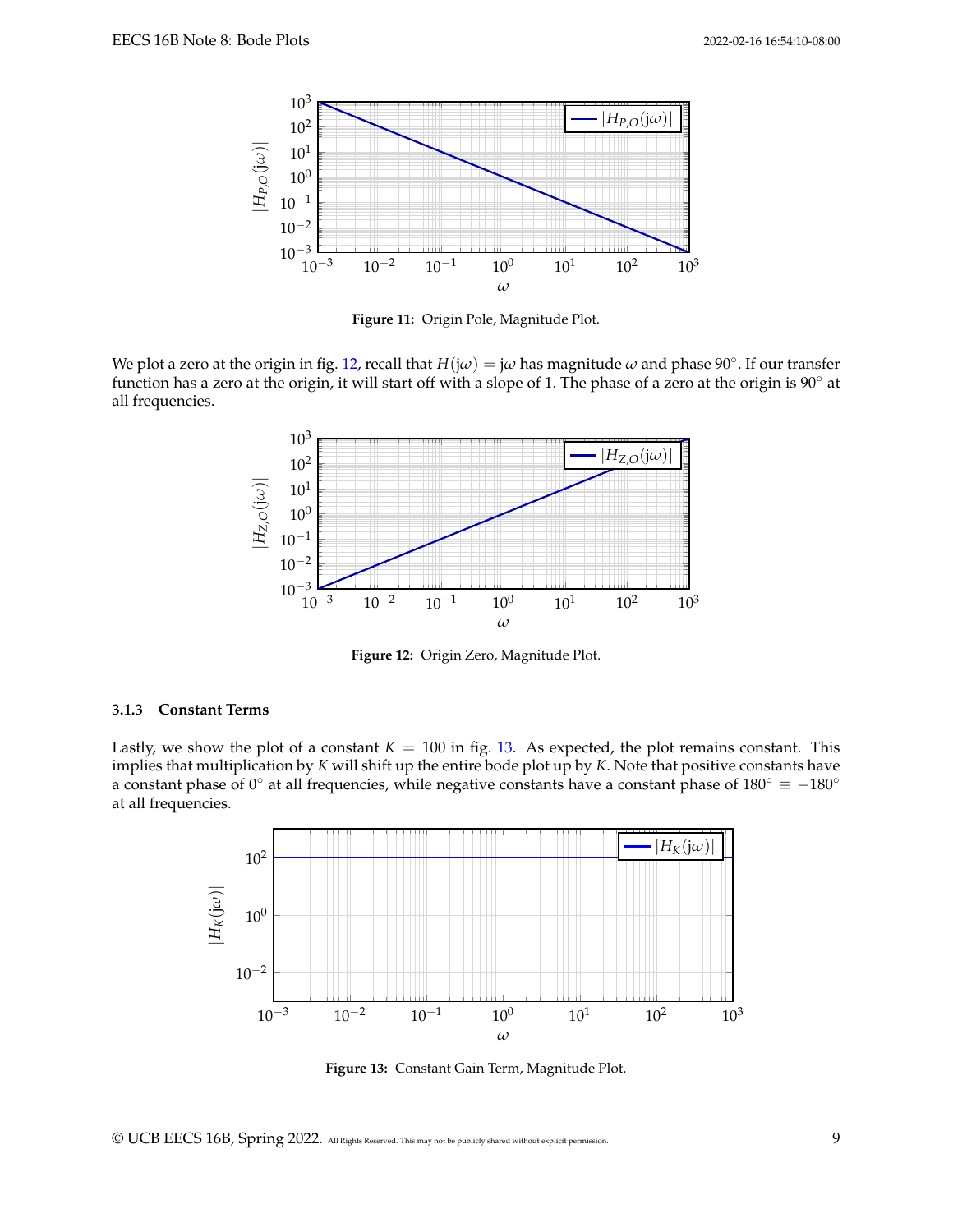## **3.2 Bode Plot: Complicated Examples [Optional]**

We have previously seen examples of how to compute the transfer function plot of a bandpass filter and for an *n*<sup>th</sup> order low-pass filter. At this point, see if you can go back and compose them yourself with the linear approximations presented above. See if you get the same results!

#### **Transfer Function Example**

Now let's take a look at the Bode plot of a new transfer function in eq. [\(13\)](#page-9-0).

<span id="page-9-0"></span>
$$
H_T(j\omega) = 100 \frac{(1+j\omega)}{(j\omega)^2 + 1010(j\omega) + 10^4}
$$
\n(13)

Our first step is to factor this into its rational transfer function form:

$$
H_T(j\omega) = 0.01 \frac{(1+j\omega)}{(1+\frac{j\omega}{10})(1+\frac{j\omega}{10^3})}
$$
(14)

<span id="page-9-1"></span>With  $H_T(j\omega)$  in its rational form, we see that  $K=0.01$ ,  $\omega_z=1$ ,  $\omega_{p1}=10$ ,  $\omega_{p2}=10^3$ . In fig. [14](#page-9-1) is a magnitude plot of each consituent component (following the building-block rules presented above), and the multiplication of all of these provides  $|H_T(i\omega)|$ . The linear approximations are omitted to keep the plot legible, but the approximate result will very closely match the exact one.



**Figure 14:** Magnitude Bode Plot of  $H_T(j\omega)$ 

To provide an analysis for this Bode plot, we see that the plot starts off at  $K = 0.01$ . Then at  $\omega_z = 1$ , it starts rising with slope 1. When it hits the pole at  $\omega_{p1} = 10$ , the slope of 1 is cancelled out by the  $-1$  slope that the pole provides. Then the Bode plot stays constant until  $\omega_{p2} = 10^3$  at which it drops off with a slope of 1. We've provided Bode plots of the individual terms to give you a sense of how we "add" Bode plots together.

We can also plot the phase in fig. [15,](#page-10-0) in a very similar way using our building blocks: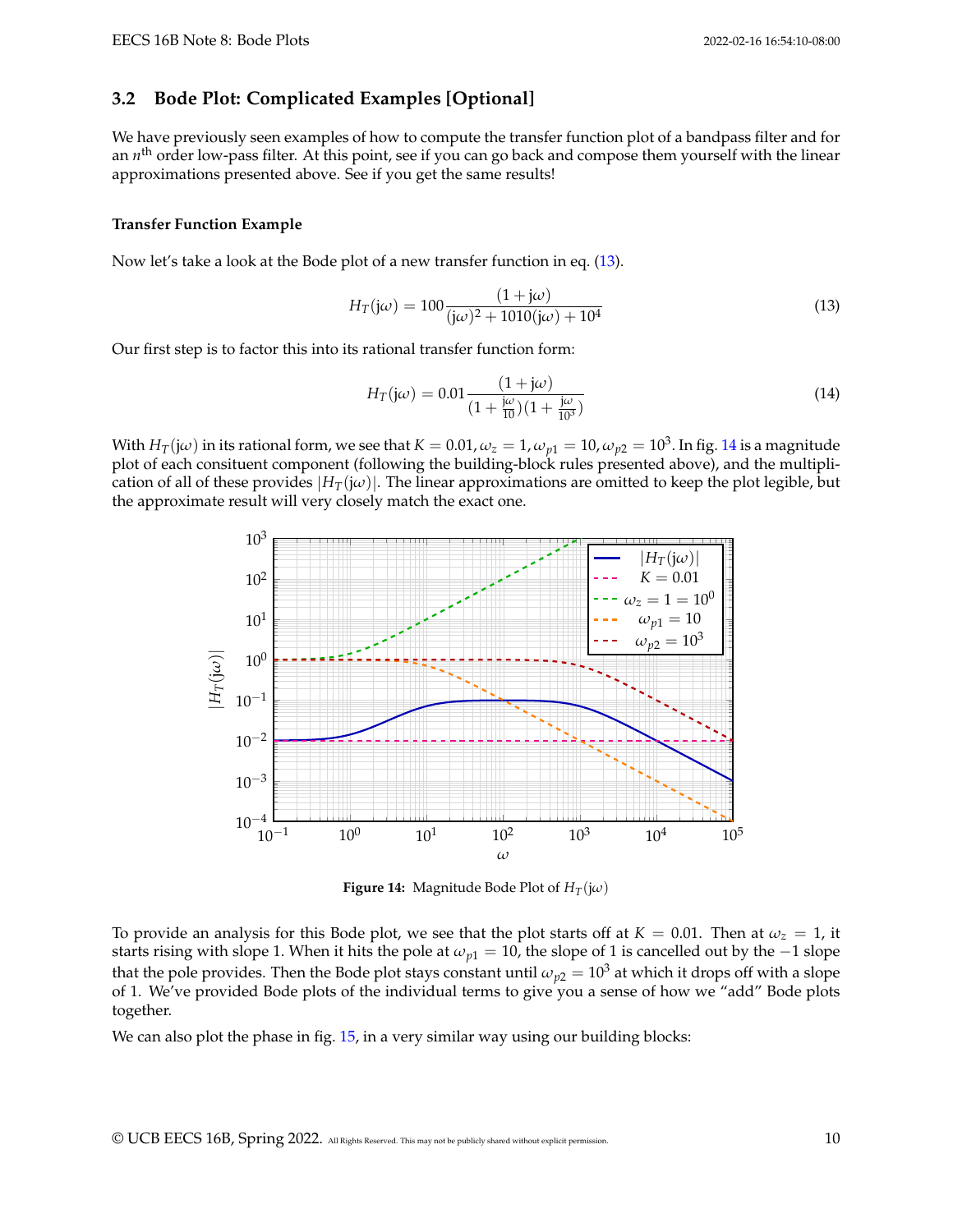<span id="page-10-0"></span>

**Figure 15:** Phase Bode Plot of  $H_T(j\omega)$ 

#### **Zero at the Origin**

In our final example, we examine the effects of a zero at the origin. Only the final results are shown; the intermediate building blocks are left fo the reader to consider. We are given the transfer function eq. [\(15\)](#page-10-1) in rational form.

<span id="page-10-1"></span>
$$
H_O(\omega) = 0.1 \frac{(\mathrm{j}\omega)(1 + \frac{\mathrm{j}\omega}{10^6})}{(1 + \frac{\mathrm{j}\omega}{10^2})^2}
$$
(15)

<span id="page-10-2"></span>Our magnitude plot is in fig. [16.](#page-10-2)



**Figure 16:** Magnitude Bode Plot of *H*) (j*ω*)

Since there is a zero at the origin, the plot will initially start with a slope of 1. There are no additional zeros or poles before  $\omega = 1$ , so we can approximate  $|H_O(1)| = K = 0.1$ . Then the double pole at  $\omega_p = 10^2$ provides a slope of −2 that will cancel out the slope of 1 making the overall slope after *ω<sup>p</sup>* equal to −1. Lastly, there is a zero at  $\omega_z = 10^6$  and we see that the addition of a slope of 1 makes  $|H_0(\omega)|$  remains constant after *ωz*.

And for the phase, we have the plot in fig. [17.](#page-11-0)

© UCB EECS 16B, Spring 2022. All Rights Reserved. This may not be publicly shared without explicit permission. 11